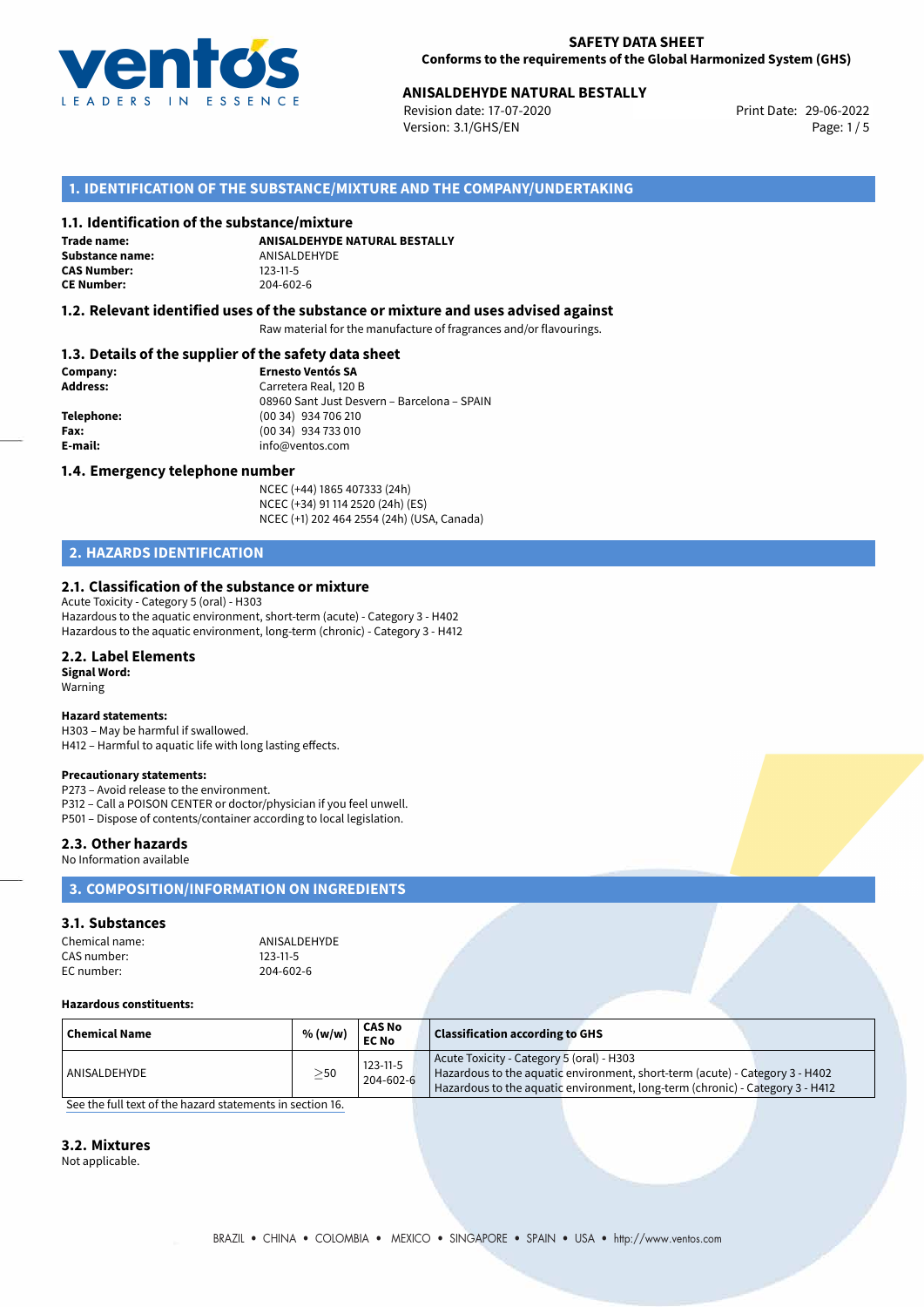

# **ANISALDEHYDE NATURAL BESTALLY**<br>
Revision date: 17-07-2020<br> **Print Date: 29-06-2022**

Revision date: 17-07-2020 Version: 3.1/GHS/EN Page: 2 / 5

## **4. FIRST-AID MEASURES**

### **4.1. Description of necessary first aid measures**

| Ingestion:    | Rinse mouth with water.<br>Obtain medical advice.<br>Keep at rest. Do not induce vomiting.                                                           |
|---------------|------------------------------------------------------------------------------------------------------------------------------------------------------|
| Eye contact:  | In case of contact with eyes, rinse immediately with plenty of water for at least 15 minutes and seek medical advice.                                |
| Inhalation:   | Remove person to fresh air and keep at rest.<br>Seek immediate medical advice.                                                                       |
| Skin contact: | Take off immediately all contaminated clothing.<br>Thoroughly wash affected skin with soap and water.<br>Seek medical attention if symptoms persist. |

#### **4.2. Most important symptoms and effects, both acute and delayed** No information available.

# **4.3. Indication of any immediate medical attention and special treatment needed**

No information available.

## **5. FIRE-FIGHTING MEASURES**

## **5.1. Extinguishing Media**

Water spray, carbon dioxide, dry chemical powder or appropriate foam. For safety reasons do not use full water jet.

### **5.2. Special hazards arising from the substance or mixture**

Known or Anticipated Hazardous Products of Combustion: Emits toxic fumes under fire conditions.

## **5.3. Advice for firefighters**

High temperatures can lead to high pressures inside closed containers. Avoid inhalation of vapors that are created. Use appropriate respiratory protection. Do not allow spillage of fire to be poured into drains or watercourses. Wear self-contained breathing apparatus and protective clothing.

## **6. ACCIDENTAL RELEASE MEASURES**

### **6.1. Personal precautions, protective equipment and emergency procedures**

Evacuate surronding areas. Ensure adequate ventilation. Keep unnecessary and unprotected personnel from entering. Do not breathe vapor/spray. Avoid contact with skin and eyes. Information regarding personal protective measures: see section 8.

### **6.2. Environmental precautions**

To avoid possible contamination of the environment, do not discharge into any drains, surface waters or groundwaters.

### **6.3. Methods and materials for containment and cleaning up**

Cover with an inert, inorganic, non-combustible absorbent material (e.g. dry-lime, sand, soda ash). Place in covered containers using non-sparking tools and transport outdoors. Avoid open flames or sources of ignition (e.g. pilot lights on gas hot water heater). Ventilate area and wash spill site after material pickup is complete.

### **6.4. Reference to other sections**

Information regarding exposure controls, personal protection and disposal considerations can be found in sections 8 and 13.

# **7. HANDLING AND STORAGE**

### **7.1. Precautions for safe handling**

Do not store or handle this material near food or drinking water. Do not smoke. Avoid contact with the eyes, skin and clothing. Wear protective clothing and use glasses. Observe the rules of safety and hygiene at work. Keep in the original container or an alternative made from a compatible material.

### **7.2. Conditions for safe storage, including any incompatibilities**

Store in tightly closed and preferably full containers in a cool, dry and ventilated area, protected from light. Keep away from sources of ignition (e.g. hot surfaces, sparks, flame and static discharges). Keep away from incompatible materials (see section 10).

### **7.3. Specific end use(s)**

No information available.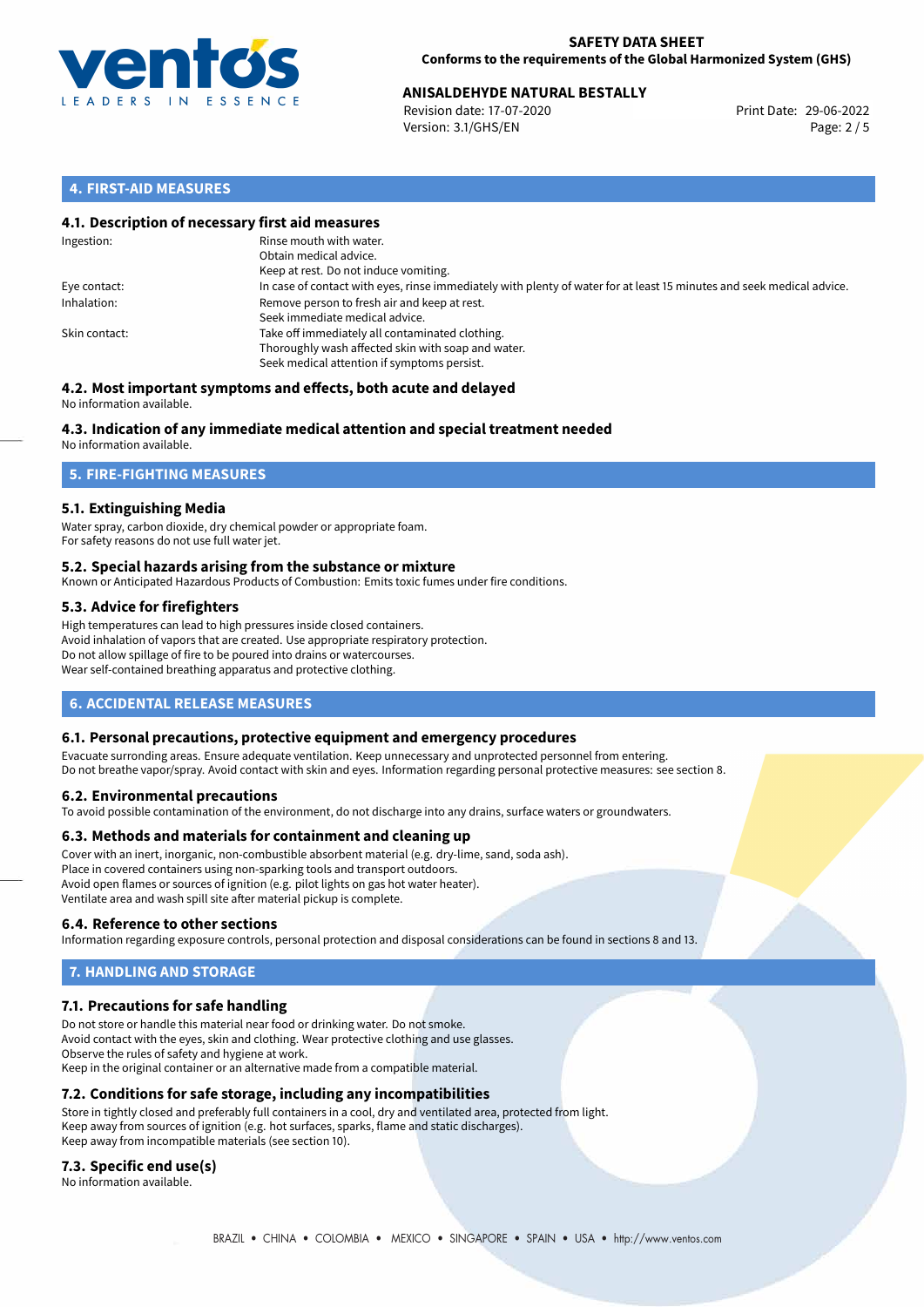

# **ANISALDEHYDE NATURAL BESTALLY**<br> **29-06-2022** Print Date: 29-06-2022 Print Date: 29-06-2022

Revision date: 17-07-2020 Version: 3.1/GHS/EN Page: 3 / 5

## **8. EXPOSURE CONTROLS AND PERSONAL PROTECTION**

### **8.1. Control parameters**

Components with occupational exposure limits: None known.

### **8.2. Exposure controls**

Measures should be taken to prevent materials from being splashed into the body. Provide adequate ventilation, according to the conditions of use. Use a mechanical exhaust if required.

### **8.3. Individual protection measures, such as personal protective equipment**

| Eye/Face protection:             | Chemical safety goggles are recommended. Wash contaminated goggles before reuse.                                                            |
|----------------------------------|---------------------------------------------------------------------------------------------------------------------------------------------|
| Hand Protection:                 | Chemical-resistant gloves are recommended. Wash contaminated gloves before reuse.                                                           |
| Body protection:                 | Personal protective equipment for the body should be selected based on the task being performed and the risks                               |
|                                  | involved.                                                                                                                                   |
| <b>Respiratory Protection:</b>   | In case of insufficient ventilation, use suitable respiratory equipment.                                                                    |
| Environmental exposure controls: | Emissions from ventilation or process equipment should be checked to ensure they comply with environmental<br>protection legislation.       |
|                                  | In some cases, filters or engineering modifications to the process equipment will be necessary to reduce emissions to<br>acceptable levels. |

## **9. PHYSICAL AND CHEMICAL PROPERTIES**

### **9.1. Information on basic physical and chemical properties**

| Appearance:                            | Liguid                    |
|----------------------------------------|---------------------------|
| Colour:                                | Conforms to standard      |
| Odour:                                 | Conforms to standard      |
| Odour theshold:                        | Not determined            |
| pH:                                    | Not determined            |
| Melting point/freezing point:          | $-5/ +3$                  |
| Boling point/boiling range (°C):       | $248 - 249$               |
| Flash point:                           | 118 °C                    |
| Evaporation rate:                      | Not determined            |
| Flammability:                          | Not determined            |
| Lower flammability/Explosive limit:    | Not determined            |
| Upper flammability/Explosive limit:    | Not determined            |
| Vapour pressure:                       | Not determined            |
| Vapour Density:                        | Not determined            |
| Density:                               | 1,118 - 1,126 g/mL (20°C) |
| Relative density:                      | $1,118 - 1,126$ (20°C)    |
| Water solubility:                      | <b>INSOLUBLE IN WATER</b> |
| Solubility in other solvents:          | SOLUBLE IN ETHANOL        |
| Partition coefficient n-octanol/water: | Not determined            |
| Auto-ignition temperature:             | Not determined            |
| Decomposition temperature:             | Not determined            |
| Viscosity, dynamic:                    | Not determined            |
| Viscosity, kinematic:                  | Not determined            |
| Explosive properties:                  | Not determined            |
| Oxidising properties:                  | Not determined            |
|                                        |                           |

## **10. STABILITY AND REACTIVITY**

### **10.1. Reactivity**

No hazardous reactions if stored and handled as prescribed/indicated.

#### **10.2. Chemical stability**

The product is stable if stored and handled as prescribed/indicated.

### **10.3. Possibility of hazardous reactions**

No hazardous reactions if stored and handled as prescribed/indicated.

## **10.4. Conditions to Avoid**

Conditions to Avoid: Excessive heat, flame or other ignition sources.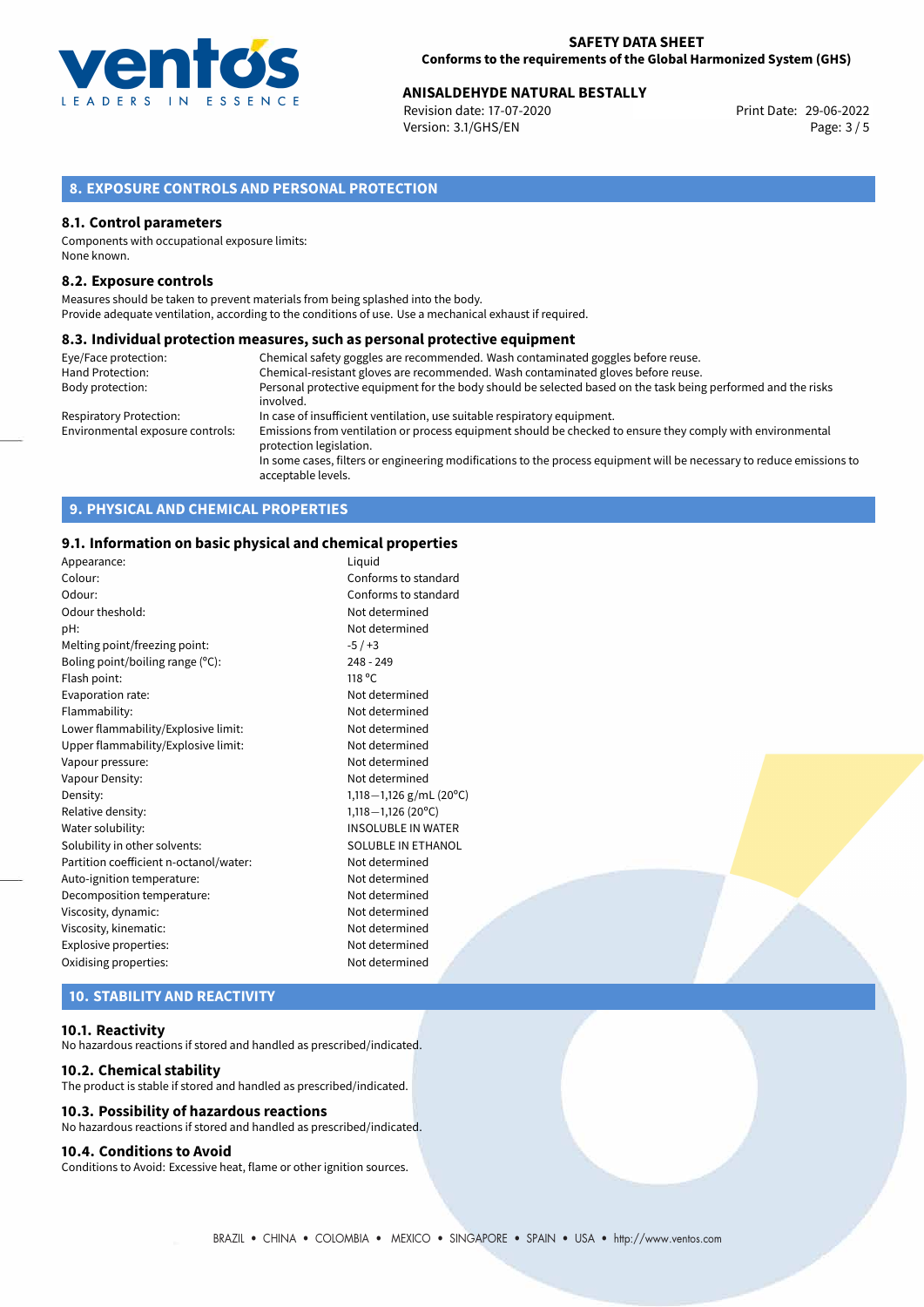

# **ANISALDEHYDE NATURAL BESTALLY**<br>29-06-2022 **Print Date: 17-07-2020** Print Date: 29-06-2022

Revision date: 17-07-2020 Version: 3.1/GHS/EN Page: 4 / 5

### **10.5. Incompatible materials**

Avoid contact with strong acids and bases and oxidizing agents.

### **10.6. Hazardous decomposition products**

During combustion may form carbon monoxide and unidentified organic compounds.

## **11. TOXICOLOGICAL INFORMATION**

| <b>Acute toxicity</b>             | May be harmful if swallowed.                                              |
|-----------------------------------|---------------------------------------------------------------------------|
| <b>Skin corrosion/irritation</b>  | Based on the data available, the criteria for classification are not met. |
| Serious eye damage/irritation     | Based on the data available, the criteria for classification are not met. |
| Respiratory or skin sensitisation | Based on the data available, the criteria for classification are not met. |
| <b>Germ cell mutagenicity</b>     | Based on the data available, the criteria for classification are not met. |
| Carcinogenicity                   | Based on the data available, the criteria for classification are not met. |
| <b>Reproductive toxicity</b>      | Based on the data available, the criteria for classification are not met. |
| <b>STOT-single exposure</b>       | Based on the data available, the criteria for classification are not met. |
| <b>STOT-repeated exposure</b>     | Based on the data available, the criteria for classification are not met. |
| <b>Aspiration hazard</b>          | Based on the data available, the criteria for classification are not met. |

### **12. ECOLOGICAL INFORMATION**

### **12.1. Toxicity**

**Assessment:**

Harmful to aquatic life with long lasting effects. **Experimental/calculated data:** No information available.

### **12.2. Degradability**

No information available.

### **12.3. Bioaccumulative potential**

No information available.

### **12.4. Soil mobility**

No information available.

## **12.5. Other adverse effects**

See also sections 6, 7, 13 and 15 Do not allow to get into waste water or waterways.

### **13. DISPOSAL CONSIDERATIONS**

## **13.1. Waste treatment methods**

Dispose of in accordance with national and local environmental regulations.

## **14. TRANSPORT INFORMATION**

|                                    | <b>ADR/RID/ADN</b>                | <b>IMDG</b>                       | <b>IATA-ICAO</b>                  |
|------------------------------------|-----------------------------------|-----------------------------------|-----------------------------------|
| 14.1. UN Number                    | Not classified as hazardous goods | Not classified as hazardous goods | Not classified as hazardous goods |
| 14.2. UN Proper Shipping Name      | Not applicable                    | Not applicable                    | Not applicable                    |
| 14.3. Transport Hazard Class(es)   | Not applicable                    | Not applicable                    | Not applicable                    |
| 14.4. Packing Group                | Not applicable                    | Not applicable                    | Not applicable                    |
| $\mid$ 14.5. Environmental hazards | No                                | <b>No</b>                         | No                                |
| Additional information             |                                   |                                   |                                   |

### **14.6 Special precautions for user**

None known

### **14.7. Transport in bulk according to Annex II of MARPOL 73/78 and the IBC Code**

No information available

# **15. REGULATORY INFORMATION**

**15.1. Safety, health and environmental regulations/legislation specific for the substance or mixture** No information available